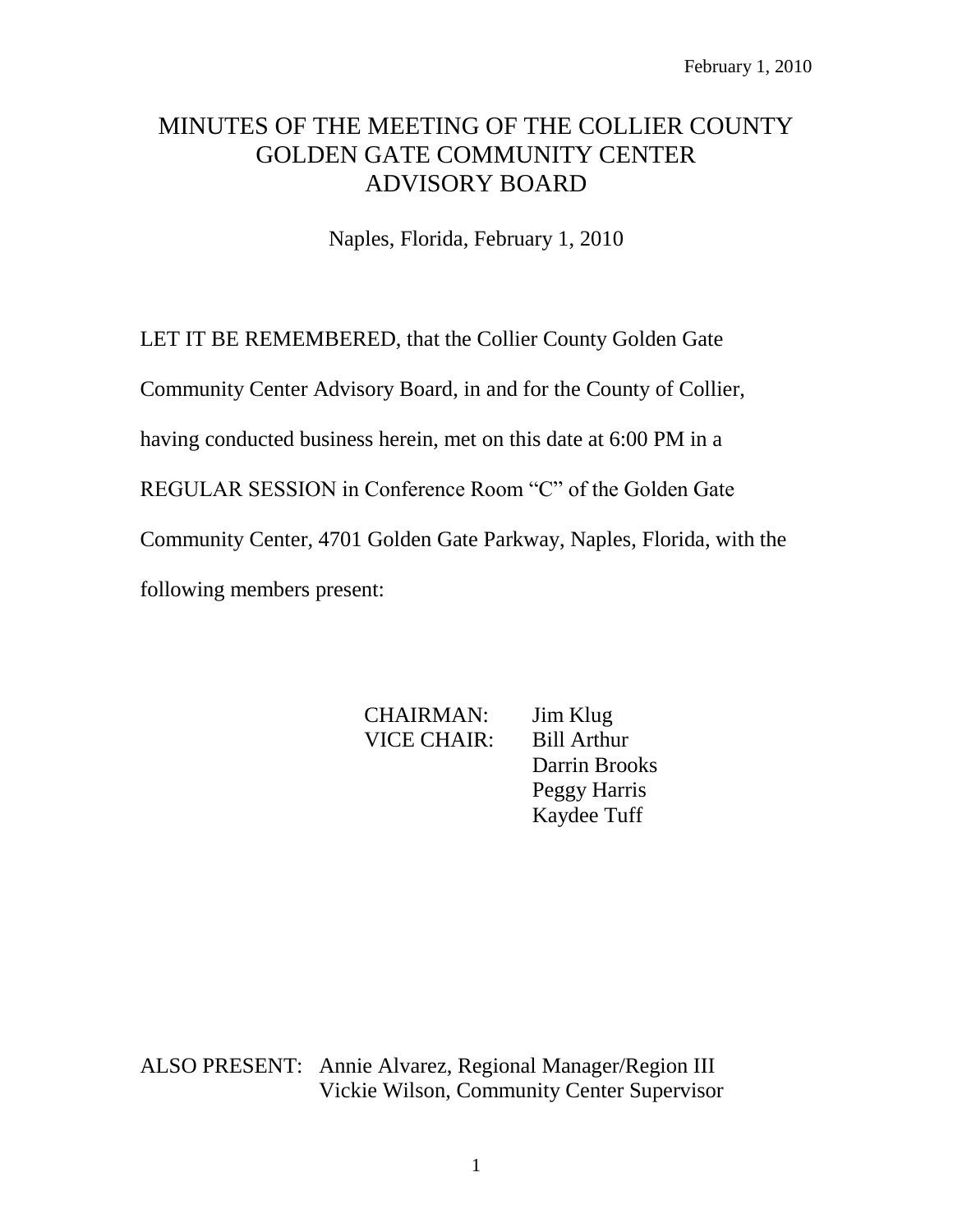### **I. Call to Order**

The meeting was called to order at 6:04 PM by Chairman, Jim Klug III.

### **II. Attendance**

A quorum was established.

#### **III. Approval of Agenda**

*Darrin Brooks moved to approve the Agenda as submitted. Second by Peggy Harris. Motion carried unanimously 4-0.*

*Bill Arthur arrived at 6:10 pm*

#### **IV. Approval of January 4, 2010 Meeting Minutes**

*Peggy Harris moved to approve the January 4, 2010 Minutes as submitted. Second by Darrin Brooks. Motion carried unanimously 4-0. Kaydee Tuff abstained.*

#### **V. Old Business**

**A. Recreation Highlights – Vickie Wilson** reported the following new programs started in January. :

- $\triangleright$  Yoga Class on Thursday night has 9 participants.
- $\triangleright$  Senior Bone Builder Class has an average attendance of 20 people. GGCC has 5 Certified Teachers available to teach this class.
- Men Indoor Soccer Program has 8 teams registered
- $\triangleright$  Adult Volleyball has an average attendance of 20-25 people. Participants are charged a \$20.00 Sign-up Fee and pay \$5.00 per night of play or \$35.00 for the Season.
- Organizing an Adult Basketball League is in the beginning stages. Participants will be charged.

Staff suggested expanding programs in the gym. It was noted Christina Apkarian is willing to act as a Program Leader for Volleyball and Basketball until a Program Leader is hired.

**Vickie Wilson** stated the 2<sup>nd</sup> Annual Open House held on January 23 had 200 participants. The "Open House" attracted 10 registrants and many inquiry calls.

It was noted the Senior Expo is scheduled for February 10 and a  $5<sup>th</sup>$  Grade Dance would be held on February 19.

**Kaydee Tuff** suggested the Instructors take pictures and send them to the Collier Citizen. She stated Collier Citizen would print photographs to help promote programs.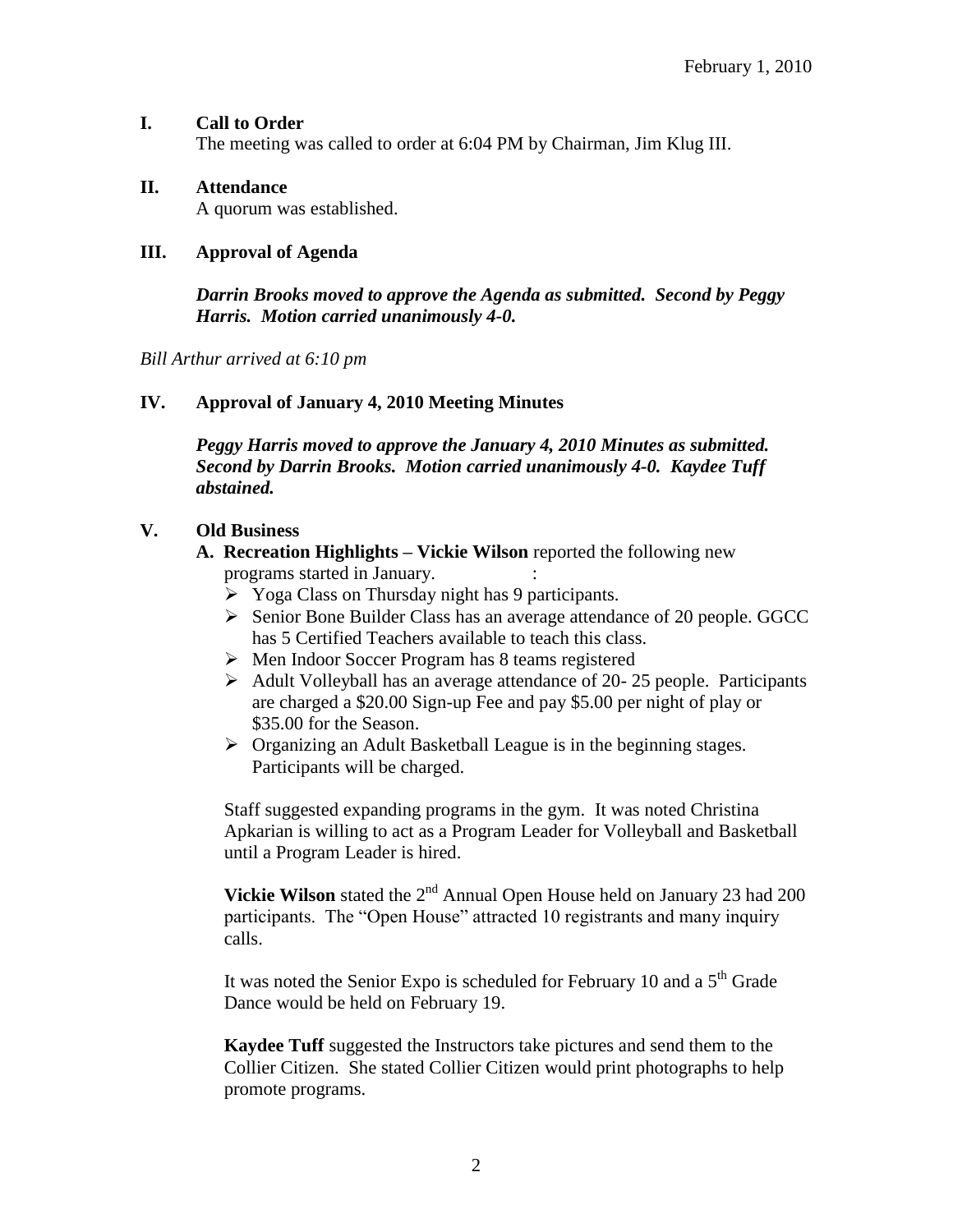Discussion followed on advertising programs and the County's advertising process and policies. The County needs to approve drafts. Staff was not sure if the Board could advertise under the Sunshine Law.

- **B. Band Shell Lighting – Annie Alvarez** reported a "Notice to Proceed" was given to HAS Engineers & Scientists for the Design and Shop Drawing review for the "Lighting on the Field at Golden Gate Community Center." (See attached)
	- Second draft for the Design and Shop Drawing is scheduled for February 2010.
	- One pole was removed from original design.
	- Poles can go up to  $35'$  in height.
	- Staff will mail survey on "Lighting on the Field" to property owners in the surrounding area.
- **C. Tree Project – Annie Alvarez** reported Davenport Nursery donated 10-12 oak trees approximately 3 inch in diameter and 12-14 feet in height. Center is scheduled to pick up trees. Davenport Nursery recommended keeping the moisture for the trees using Zeba or Pro Source until trees are ready to be planted per final approved Design.

**Vickie Wilson** will be meeting with a vendor to review the GGCC Bleacher requirements.

- $\geq$  306 Fund will pay for Bleachers.
- $\triangleright$  Electronic bleachers will be attached to the wall.
- $\triangleright$  When bleachers are closed, they will store flat against the wall.
- $\triangleright$  Bleachers meet with ADA Compliance.
- $\triangleright$  Staff does not expect quote to come in over \$100,000.
- **D. Golden Gate Community Center 5 Year Plan – Annie Alvarez** reported the following projects have been added FY2010 and 11. (See attached)
	- $\blacktriangleright$  Playground \$60,000
	- $\triangleright$  Field Lighting \$75,000
	- $\blacktriangleright$  Bleachers \$100,000
	- $\triangleright$  Repave Parking Lot \$25,000
	- $\triangleright$  Gym Floor \$50,000
	- $\triangleright$  Signage \$50,000

Staff suggested the Advisory Board make recommendations for the 5 Year Plan at the next meeting.

A suggestion was made to add installing a walking path from the Center to the Library.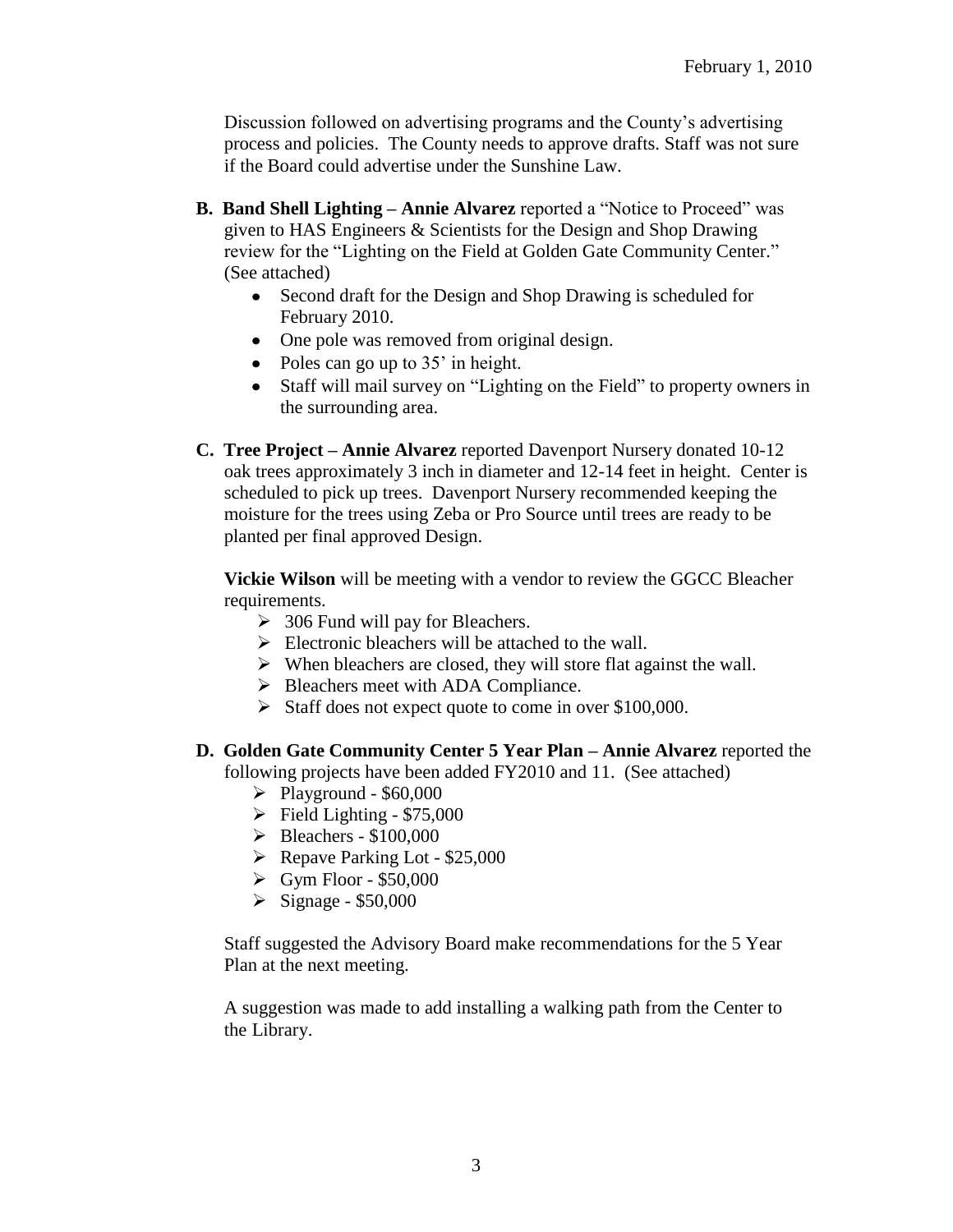## **VI. New Business**

**A. Monthly Budget – Annie Alvarez** distributed and reviewed the February 2010 Budget to Actual Comparison BCS Drilldown Report. (See attached)

- Revenue came in \$3,200 over last month.
- Adjusted Carry Forward \$405,910 (See attached)
- Interest Income on Carry Forward FY2009 \$7,936

Discussion ensued on the Adjusted Carry Forward and how it adjusts and Staff suggested the Chairman meet with a Finance Department Staff to get questions answered on the Reserves for Contingencies and Capital Reserves. Staff will set up an appointment for Jim Klug to meet with the Finance Department.

## **VII. Member Comments**

**Bill Arthur** commented on how nice the marquee looks since it was repaired.

**Annie Alvarez** stated "*For the record" she is applying to become a Med-Waiver Provider.* Getting requests to fill in a gap for adults in the 21 and 22 year old have no place to go. GGCC also needs a Volunteer Pre-Kindergarten Program.

## **VIII. Public Comments**

**Nancy Drew,** a resident of Golden Gate and a volunteer at Domestic Animal Services stated she would like to see more programs for teenagers.

Discussion continued and many suggestions were made by Advisory Board, Staff and Public.

- Summer Nights
- Big Screen Movies
- Summer Basketball
- Video Games Halo Night
- WI/WI Contests and include pizza
- Football Season 5<sup>th</sup> Quarter

**Kenny Drew**, a resident of Golden Gate suggested bringing the Bike Fest back to the Center. It was an event that was well attended.

It was noted the event was partially paid for through a sponsor. Staff and Board had issues with the type sponsor.

Darrin Brooks stated the ABATE Florida State Association will be holding their next convention in December 2010 and members will be staying at the Quality Inn. He stated the ABATE Association members attended previous Bike Fests and the convention would bring visitors "heads and beds" to Collier County. This would meet requirements to receive funding from County.